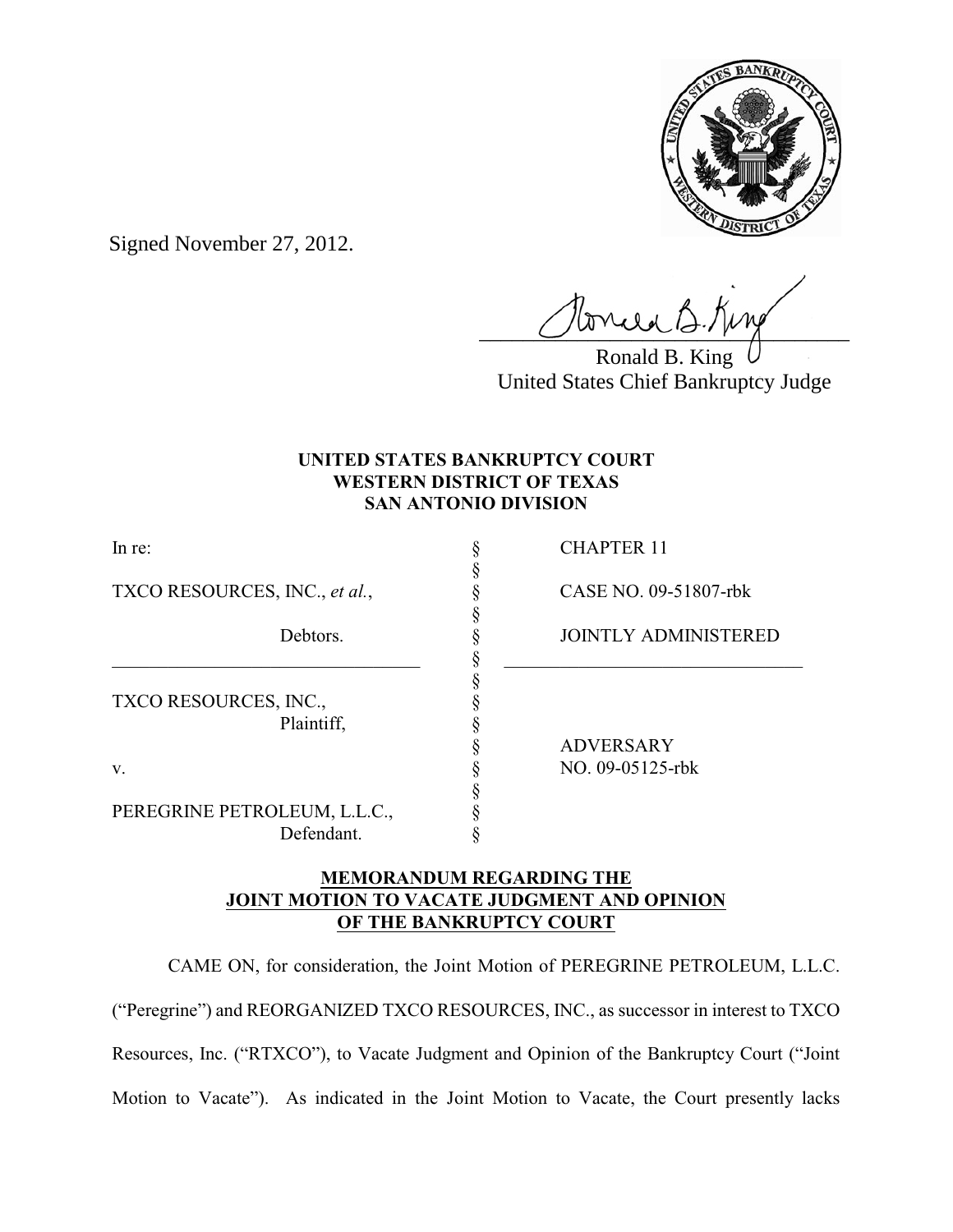jurisdiction to grant theFED.R.CIV.P. 60(b) reliefsought therein, due to the pendency of the parties' Appeal and Cross-Appeal in the United States District Court for the Western District of Texas ("District Court"). However, pursuant to well-established procedures approved by the United States Court of Appeals for the Fifth Circuit and nearly all other circuit courts of appeals, and as set out in the Joint Motion to Vacate and the authorities cited therein, this Court does have authority to indicate, and does hereby indicate for the record, that it would grant the Joint Motion to Vacate if the District Court were to remand Cause No. 5:12-cv-01058-OLG for the limited purpose of revesting this Court with jurisdiction to consider and rule on such motion.

# # #

### **APPROVED AS TO FORM AND SUBSTANCE**:

LANGLEY & BANACK, INC. 745 East Mulberry, Suite 900 San Antonio, TX 78212 Telephone: (210) 736-6600 Facsimile: (210) 735-6889

By: */s/ Bruce K. Spindler*  BRUCE K. SPINDLER State Bar No. 18947050 SARA MURRAY State Bar No. 14729400 DAVID S. GRAGG State Bar No. 08253300 DAVID M. EVANS State Bar No. 24032163

#### **ATTORNEYS FOR PEREGRINE PETROLEUM, L.L.C.**

 **– AND –**